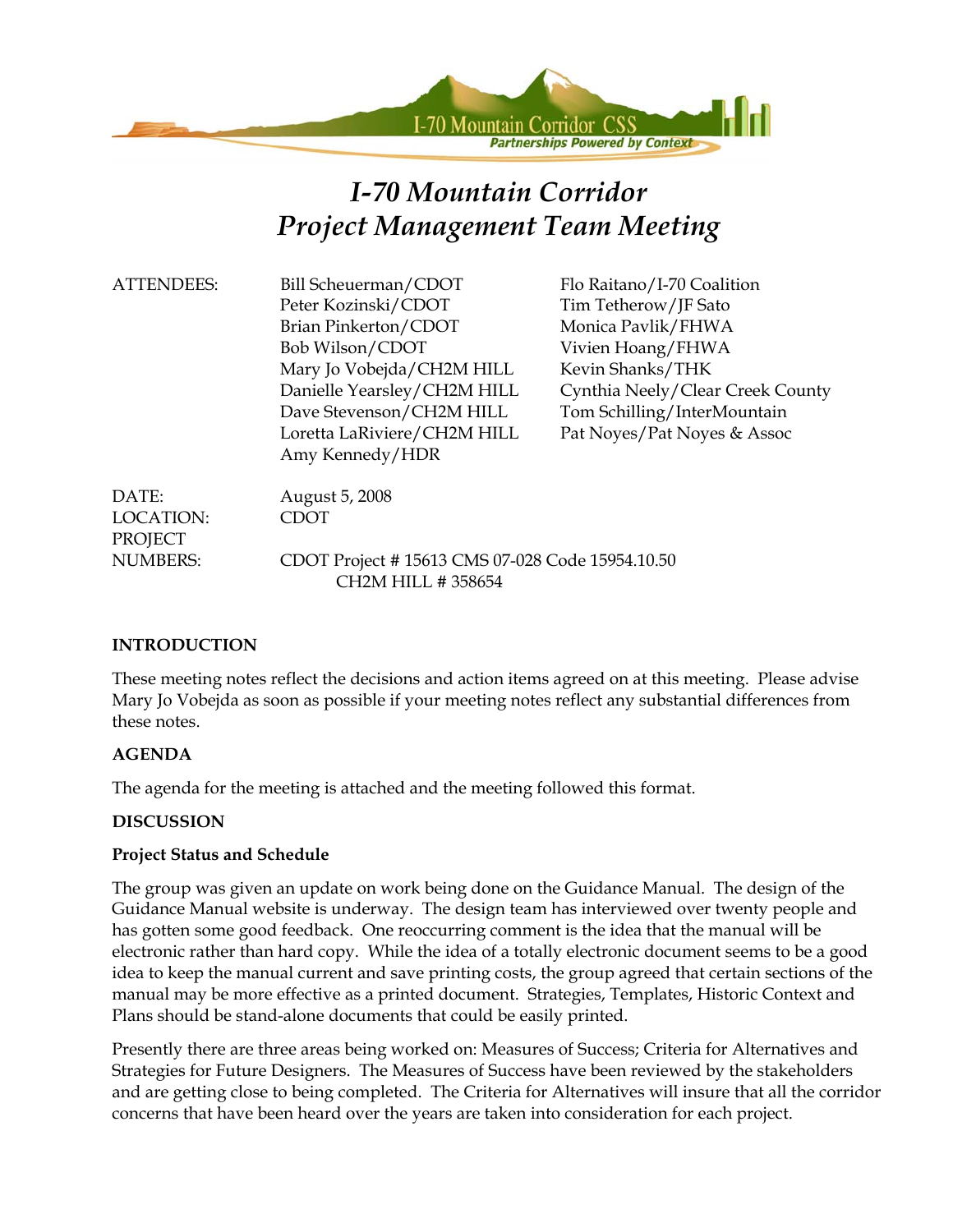

The I-70 Coalition Board seems reluctant to be take responsibility for the actual implementation of CSS but could be the guardian of the document. They agreed that it would be a perfect forum for cooperative discussions because they have a broader view of the corridor. It was agreed there needed to be a meeting with the Coalition to further define their role.

#### **Working Groups**

The SWEEP Working Group third meeting will be Tuesday, September 23rd at the Silverthorne Pavilion. The group has formed a subcommittee to draft an MOU for review at the meeting.

The ALIVE Working Group third meeting will be Thursday, October 2nd at the Silverthorne Pavilion. The group is continuing to work on the implementation of the existing MOU.

The first Sustainability meeting was held Monday, August  $4<sup>th</sup>$ . The group plans to meet the first Thursday of every month. Since sustainability is the overarching core value for the corridor this may be one of the most important working groups. The group discussed putting together a checklist for projects similar to the Green Building List which would be used after the preferred alternative has been chosen. The group may want to include a representative from the Governor's office (Heidi?) and possibly a corridor legislator. They might also try to get a meeting set up with the Federal Blue Ribbon panel when they are here for the DRCOG meeting.

The first Historic Context meeting was held on Monday, July 14th. The meeting was well attended by corridor stakeholders. Summit County did not attend the meeting and someone from the group will contact them to extend an invitation to join the group. The group has not set up a schedule for their meetings because it will be dependant upon the sub consultant having something for them to review. Kevin Shanks will contact Eric Twitty to get a better idea of when he will have something ready for review.

The group discussed the difficulty of making sure all the decisions made by the working groups are communicated to others and the decisions made do not conflict with one another. The CDOT County Commissioner meetings are a good forum to keep stakeholders updated.

The group reviewed a visual context map of the corridor that will be used for the Aesthetic Planning Working Group. The group will work on defining the view sheds and determining what the criteria will be for future projects. It was mentioned that this issue has already been raised in the Land Use and Transit project so we might want to move ahead with forming this group. Brian Pinkerton suggested that Kevin review the Aesthetic Guidelines for the Highway 9 and US285 projects.

#### **PEIS Project Leadership Team**

The group reviewed the draft Project Leadership Team Roles and Responsibilities. It was noted that it is very important to get this group formed quickly because the PEIS is moving forward. The PEIS should be completed in 1 ½ years and a ROD should be done 6 months later.

The group agreed to change the name of the Project Management Team (this group) to the I-70 Project Leadership Team (PLT) for CSS.

The group agreed that the Role for Enabling Decision Making needs to be clearly written so the PLT knows exactly what is expected of them. It was suggested that it be edited to read: "*The PLT will*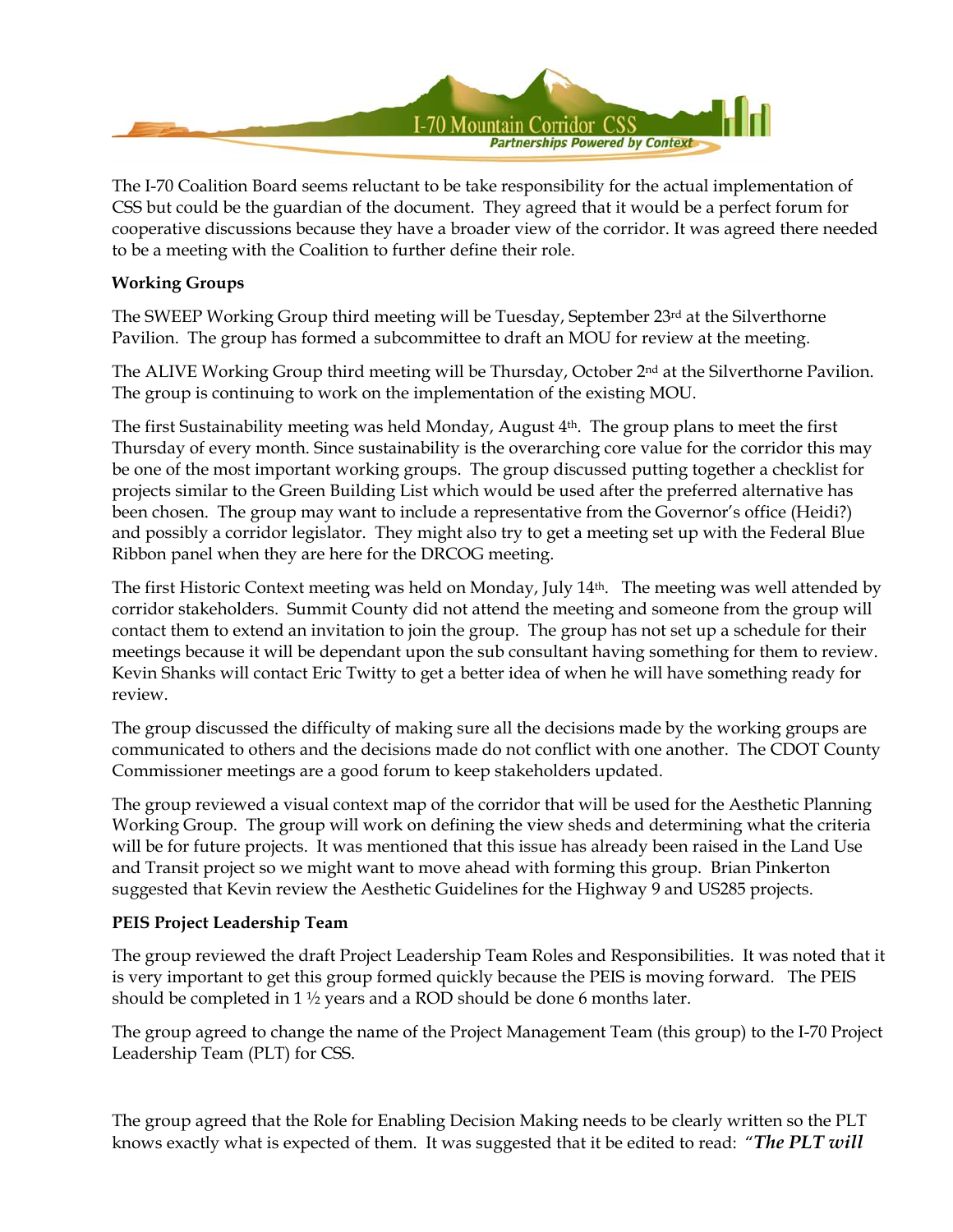

*be responsible for keeping the project on track with the Project Work Plan and will make appropriate decisions to keep the project on track."* 

**The group also wanted to revise the second paragraph***: "When policy issues arise that are broader than the project team, the PLT will identify and implement the steps needed to resolve the issue and make the decision."*

It was decided that membership should not include an environmental community leader. There is no one group who represents all environmental concerns and if you invited one, you would have to invite them all. In addition to CDOT members, the Membership would include one member from the FHWA, Collaborative Effort and a community leader from Eagle, Summit, Clear Creek and Jefferson Counties. There would not be representation from Denver County because they are not physically affected by this project.

The group feels it is very important for the members to be familiar with CSS and to also be willing to commit to attending monthly meetings for two years.

This document will be revised and presented at the CDOT Executive Briefing on August 21<sup>st</sup>. If approved, letters of invitation will be sent out immediately and the first meeting would be held in September.

#### **CSS Corridor Team Meeting**

The next CT Meeting would be held October  $10<sup>th</sup>$  at the Silverthorne Pavilion. Agenda items may include progress on the Measures of Success, the Guidance Manual website and the Roles and Responsibilities concept.

The group also feels it would be a good idea to hold Public Open Houses after the CT Meeting.

The next PLT Meeting will be September 16<sup>th</sup>.

The meeting was adjourned at 11:30 am.